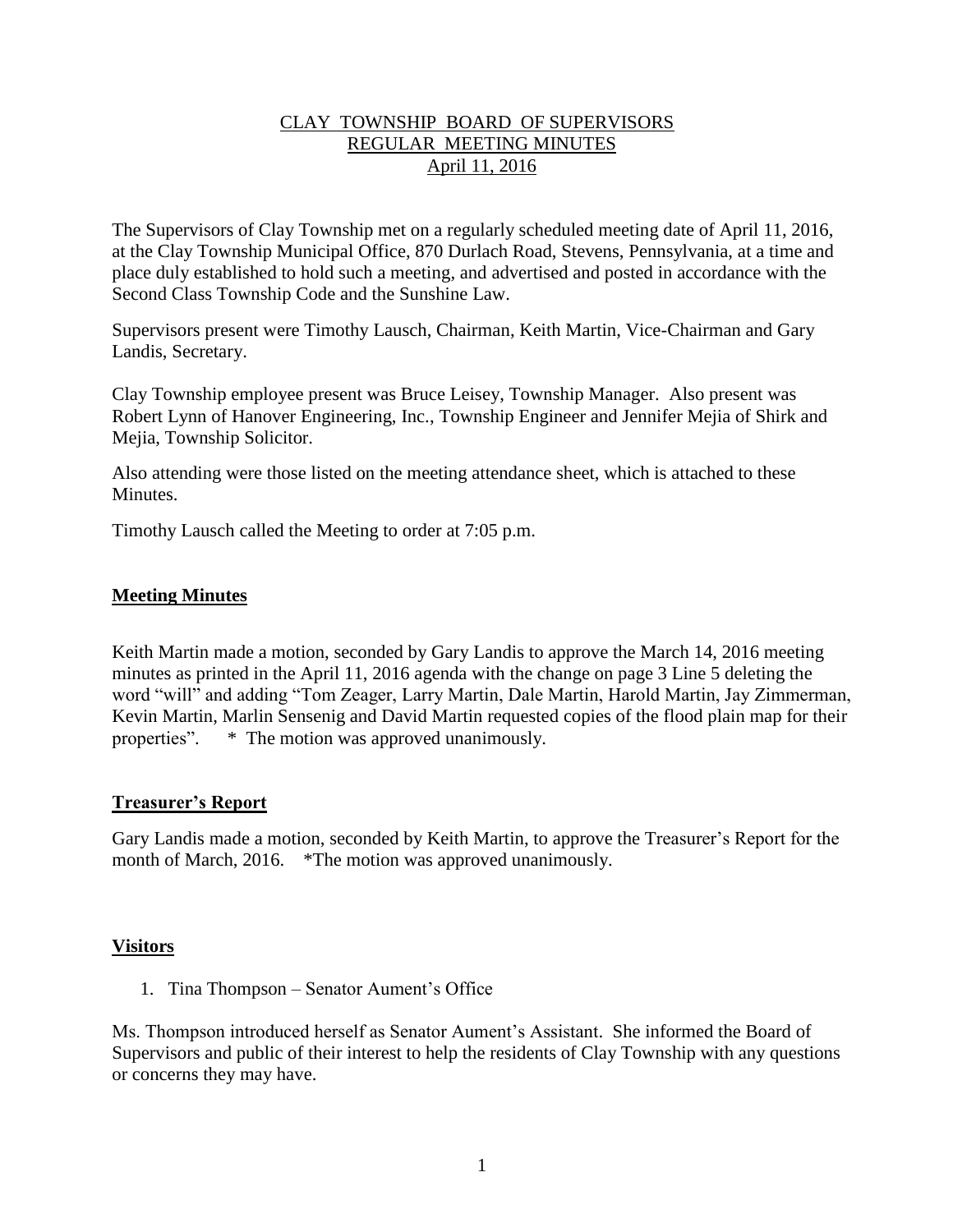## **Engineer's Report**

1. Clay School Apartments – Land Development Plan

Ted Cromleigh, Diehm & Sons and Dan Martin, Developer, reviewed the updated plan with the Board of Supervisors. Additional parking was provided by combining a vacant lot to the East of the property.

Keith Martin made a motion, seconded by Gary Landis to approve the following waivers and modifications per the Hanover Engineering letter dated 4/8/16. \* Gary Landis voted No, Keith Martin voted Yes and Tim Lausch voted Yes. Motion was carried.

\*\* There was discussion on the modification request for Section 606.E – stormwater easement shall be a minimum of 20' in width. Gary Landis was not in agreement of granting relief to allow a reduction down to a 10' easement. He felt the developer could have reduced the size of the future deck being considered and reduced the relief sought from the required 20' easement.

### Section 303 – Preliminary Plan Application

The applicant is requesting a waiver of the requirement to provide a preliminary plan application for the proposed land development project. The applicant is requesting to provide a final land development plan only. The justification provided is that the project is straight forward in nature.

#### Section 402.A.6 – Profile Scale

The applicant is requesting a modification of the requirement that all street profiles, as well as sanitary sewer facilities, water supply facilities, and stormwater drainage facilities e drawn at a horizontal scale of  $1'' = 50'$  and a vertical scale of  $1'' = 10'$ . The applicant has stated that the profiles are drawn to match the plan scale which is  $1' = 30'$  horizontal. The applicant has stated that this permits the profiles to be larger which will provide greater clarity.

#### Section 402.B.13 – Copies of all easements, rights-of-way, and restrictions currently applicable to or affecting the subject property pertaining to the existing PPL power line

The applicant is requesting a waiver of the requirement to provide a copy of the existing easement documentation for a 20-foot easement over the western property line a shown on the previous subdivision plan (SPB J-204-5). The applicant states that the previous recorded subdivision plan for the property makes no mention of the owner of the existing easement or the recording reference agreement and that the previous surveyor of the property is deceased. The applicant has noted that they have conducted their own extensive research for documentation regarding the ownership of the easement at the Lancaster County Recorder's office and they have not found any recorded easement agreement. The applicant has indicated that they have sown the easement on the plans (where is appears to follow the power lines between two (2) utility poles) and have noted the source as the previous subdivision plan and that the plan design respects the easement by keeping all improvements, including landscaping out of this easement.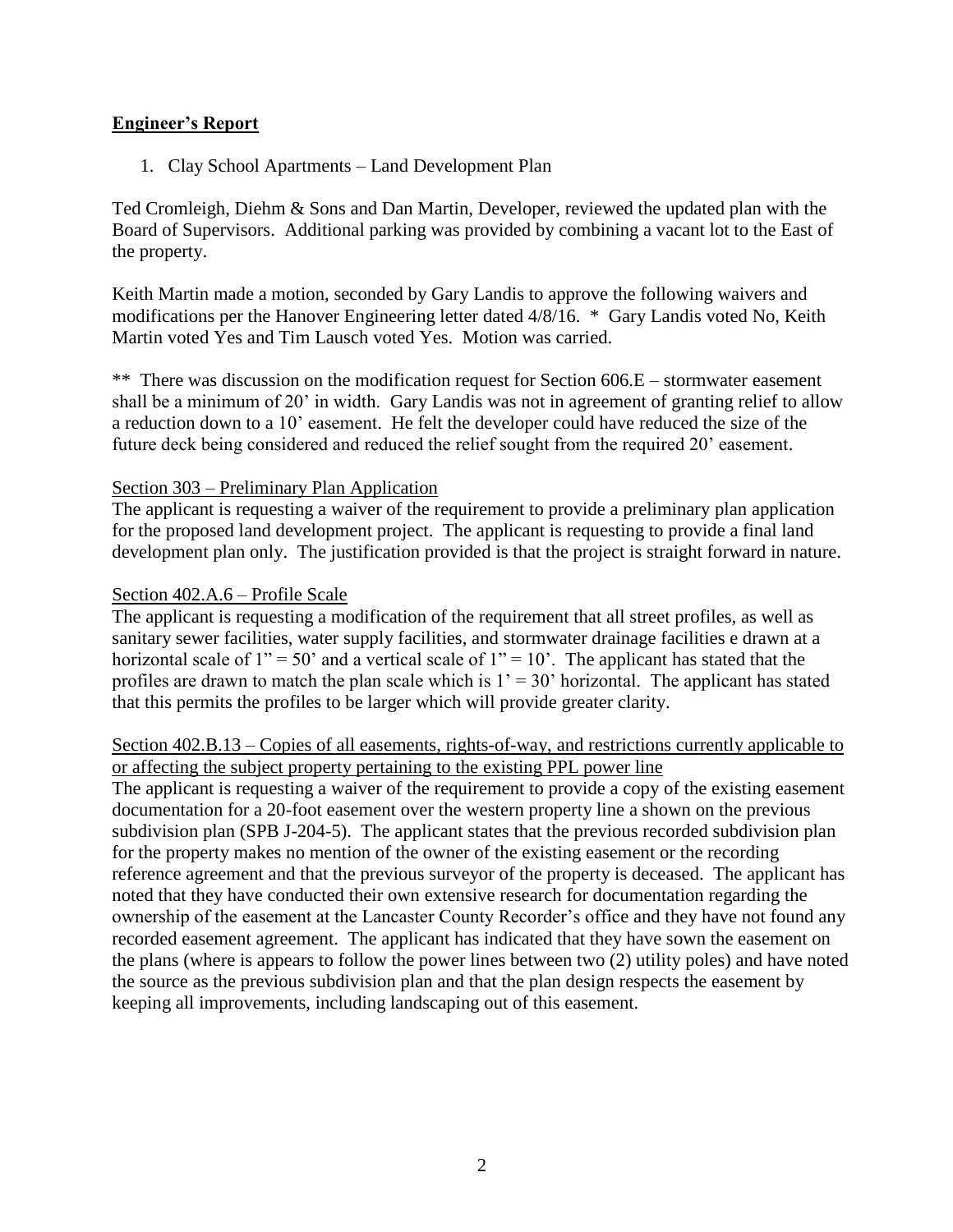### Section 602.K.3 – Improvement of Existing Streets

The applicant is requesting a modification of the requirement for land development projects abutting an existing Township street to be improved, to the required 38-foot width as outlined in the Subdivision and Land Development Ordinance. The applicant is requesting that the developer not be required to widen the street from 14 feet from the centerline to the edge of the street to 19 feet from the centerline. The justification provided is that the existing street corridor is already improved. The applicant indicates that the plan does include the required right-of-way for dedication to the Township.

Section 602.M.3 – Intersections with collector streets shall not be located closer than 400 feet, measured from centerline to centerline, along the centerline of the collector street being intersected The applicant is requesting a modification of the requirement that the intersections with collector streets shall not be located closer than 400 feet, measured from centerline to centerline, along the centerline of the collector street being intersected. The applicant states that the proposed drive into the apartment complex has been aligned with the driveway into the school across the street. The applicant states that the existing entrance into the school is only 331 feet away from the intersection of Tulip Lane and the other school driveway with Clay School Road and that there is no location on the frontage of the property that can comply with this requirement. The applicant has noted that Clay School Road is not a high speed roadway.

## Section 602.N.1 – Clear sight triangles shall be measured 100 feet along the centerline in all directions from the intersection of the centerlines

The applicant is requesting a modification of the requirement that clear sight triangles be measured 100 feet along the centerline in all direction from the intersection of the centerlines. The applicant is proposing a clear sight triangle measuring 100 feet along Clay School Road and 50 feet along the access drive into the apartment complex. The applicant states that this permits additional parking spaces to be provided for visitors, as well as the required screening. The applicant notes that if the Ordinance is enforced, approximately seven (7) parking spaces will have to be eliminated, as well as several of the proposed trees along the roadway. The applicant notes that a "Stop" sign is provided as an alternative.

### Section 603.A.1.c – 15 foot wide buffer planting areas shall be required where parking compounds are adjacent to residential properties

The applicant is requesting a modification of the required 15 feet wide buffer planting area that shall be required where parking compounds are adjacent to residential properties. The applicant is proposing a 13 foot wide planting buffer between the parking lot and the east side of the lot. The applicant states that the full 15 foot width cannot be provided if the driveway is to be aligned with the school driveway across the road. The applicant states that the 13 foot wide buffer areas and planting are sufficient to protect the neighbors from any impacts of the parking lot.

# Section 606.E – Stormwater Easement Width

The applicant is requesting a modification of the requirement to provide less than the required minimum 20 foot width for a stormwater easement. The applicant is proposing less than the required minimum 20 foot width for the proposed stormwater easement. The applicant states that the proposed drainage easement behind Building 2 is provided for the conveyance of the flows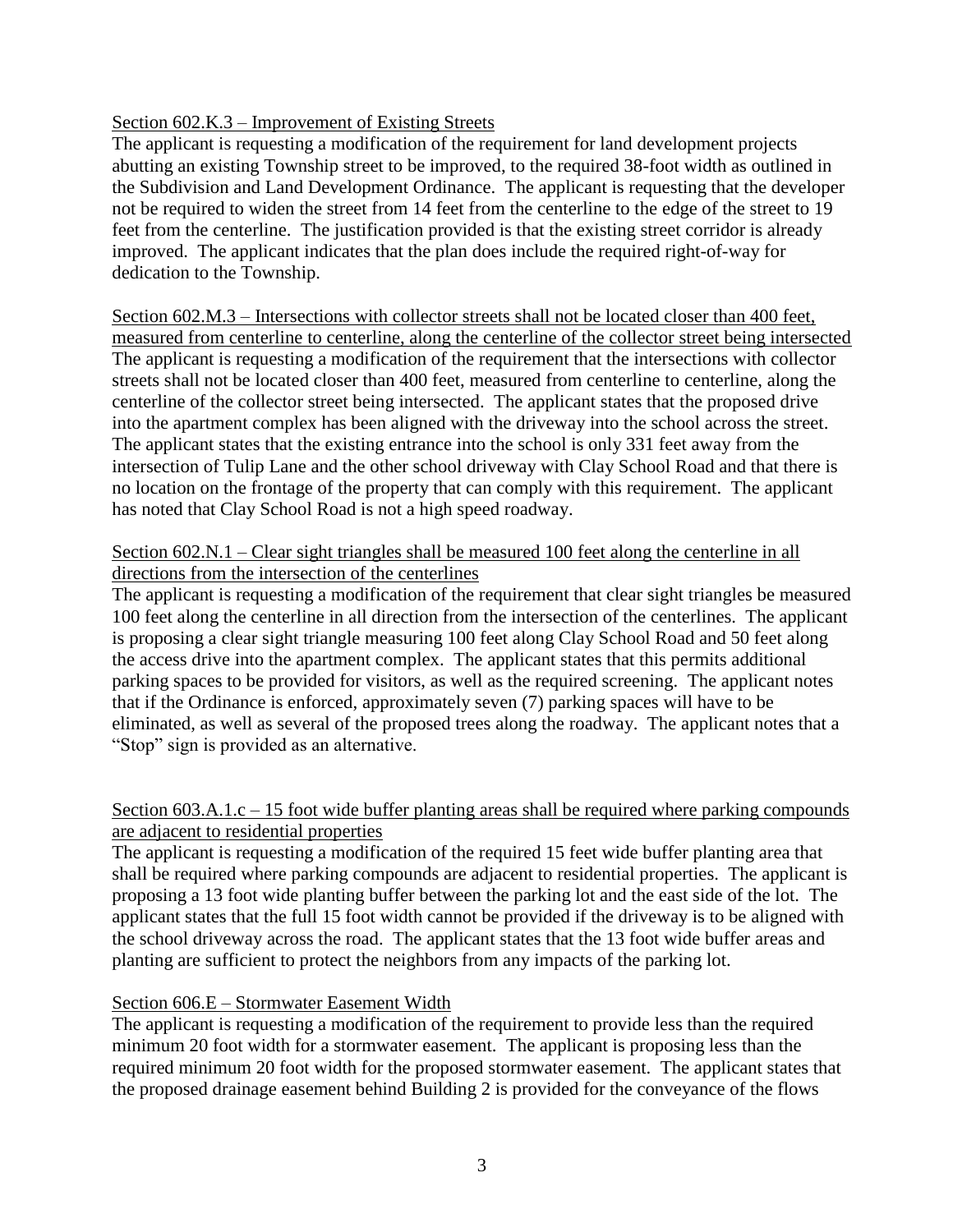from the basin to the east of the subject property. The justification provided is that due to the bank graded in behind Building 2, the flows eventually transition off the site and if a 20 foot wide stormwater easement is provided, the desk for the western units of Building 2 will be in the easement. The applicant feels that a 20 foot wide stormwater easement would serve little purpose since the flows at that point are so close to the property line. The applicant has provided the easement of between seventeen (17') and ten (10') feet wide for access. Discussion regarding any potential affect to neighboring properties occurred and it was represented that the requested waiver would not affect flows onto adjoining properties. The requirement to maintain the easement will be documented in a Stormwater Management Agreement.

### Section 609.E.4.c – Shade trees interior to the parking lot

The applicant is requesting a modification of the requirement that the interior of parking compounds shall have at least one (1) two inch (caliper deciduous shade trees (measured at five fee (5') above grade) for every five (5) parking spaces which would require seven (7) trees for the parking lot area. The applicant is proposing a total of sic (6) shade trees; one (1) shade tree for each proposed island (three (3) proposed islands) and three (3) shade trees between the parking compound and the road.

Section 609.E.4.d(1) and 609.E.4.d(3) – Landscaped area at least ten feet (10'0 wide shall be provided around the periphery of the parking compound with more than 20 parking spaces The applicant is requesting a modification of the requirement that a landscape area at least ten feet (10') wide shall be provided around the periphery of the parking compound with more than 20 parking spaces. The applicant is proposing a nine foot (9') area between the parking compound and the proposed Building 2 that is concrete sidewalk and an eight foot (8') area between the parking compound and Building 1. The applicant states that the parking lot is fully curbed, which will prevent vehicles from crossing into the landscape/sidewalk areas.

### Stormwater Management Ordinance

Section 11-310.Q – Stormwater easements shall be a minimum of 20 feet in width The applicant requested a modification of the requirement to provide less than the required 20' width for a storm water easement. The request was made to allow applicant to construct 2 additional decks behind the planned apartment buildings. Applicant recognizes he must obtain zoning relief. The applicant proposed a stormwater easement ranging from 10' to 17' in width rather than the 20' required. Applicant stated that the modified width was widest possible easement that would still reasonably allow for the placement of decks. Said easement is shown on the last revised plan. Applicant stated the apartment Owner will maintain the decks and storm water facilities and that the requested waiver will have no impact on the neighboring properties. Applicant's request was granted subject to compliance with Applicant's noted representations.

Keith Martin made a motion, seconded by Gary Landis to approve a Letter of Credit in the amount of \$195,251.14 for financial security. \* Gary Landis voted No, Keith Martin voted Yes and Tim Lausch voted Yes.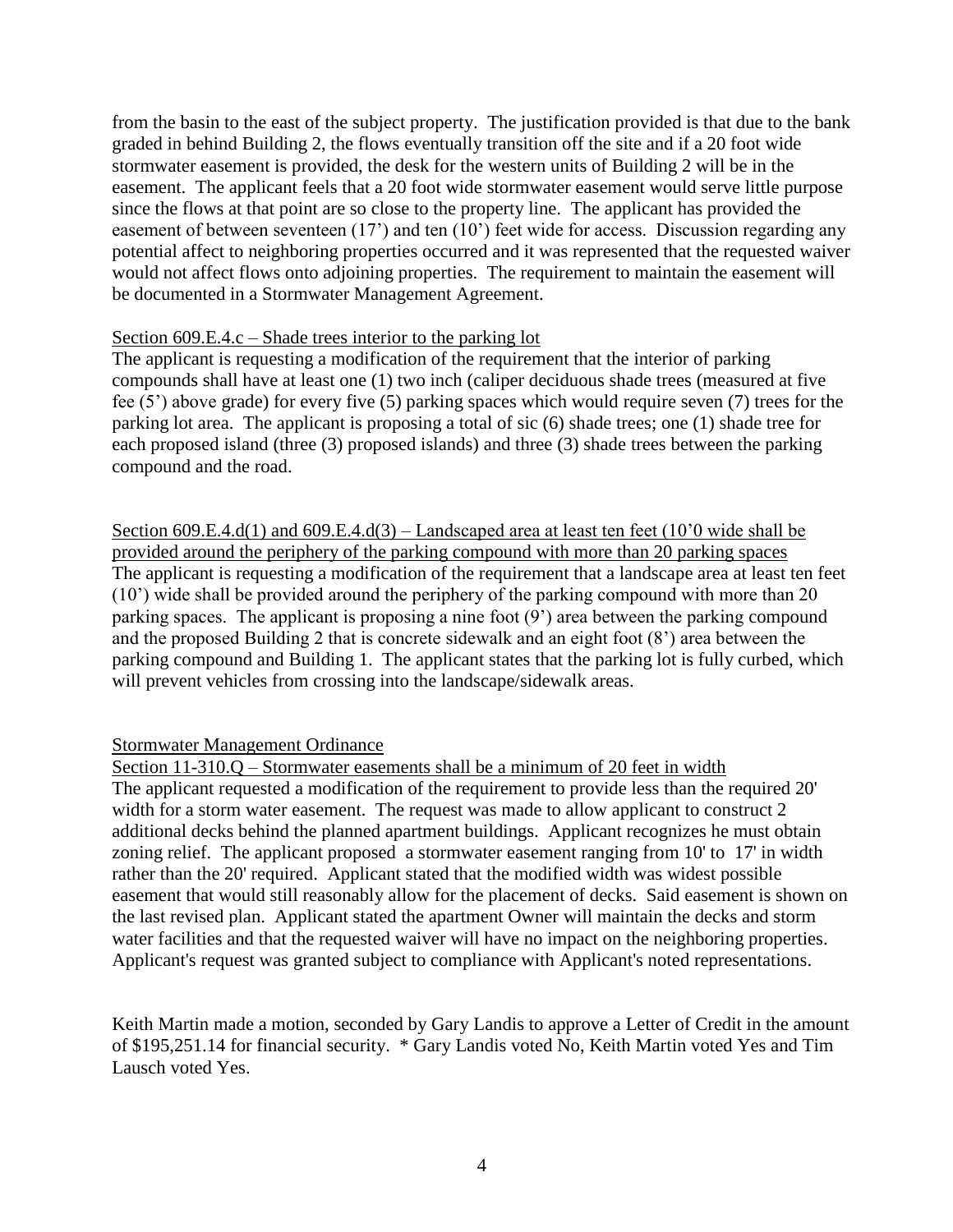Keith Martin made a motion, seconded by Gary Landis to grant approval of the plan contingent on compliance with the Hanover Engineering letter dated 4/8/16. \* The motion was unanimously approved.

# 2. Gingrich Builders, 1971 W Main Street – Revised Final Plan

Robert Gabriel, Representative for Gingrich Builders, reviewed the plan and the Hanover Engineering letter dated 4/8/16 with the Board of Supervisors. Two accessory storage buildings are proposed to be constructed at the rear of the site in an area that is currently used to store materials. These buildings will be used to store material used for the business, and which are currently being stored on the site. The construction of the two buildings will be located partially on existing impervious area and partially on the proposed impervious area.

The original stormwater plan indicated 30% impervious coverage and the revised plan indicates 44% after the new storage buildings have been constructed.

Gary Landis made a motion, seconded by Keith Martin to approve the following modification. \* The motion was unanimously approved.

# Section 303 – Preliminary Plan Process

The applicant is requesting a modification of the preliminary Plan Process. The applicant requests the plan be processed as a final plan. The proposed project proposes two (2) buildings that will be used only for the storage of materials. No employees will be added as a result of this project. The applicant also indicates the project will not generate additional vehicle trips. No additional sewage or water use will be required. The applicant notes a minor modification to the existing stormwater facility is required for the project. The applicant also indicates all preliminary plan requirement scan and will be addressed on the final plan. The applicant also indicates that they are requesting the plan be process through the Lancaster County Planning Commission through the Memorandum of Understanding process due to the minor nature of the plan.

Keith Martin made a motion, seconded by Gary Landis to approve the plan contingent on compliance with the Hanover Engineering letter date 4/8/16. \* The motion was unanimously approved.

# **New Business**

2. 610 Water Street – Request to locate wall in Township ROW

Adrian Kapp, C E Pontz Sons, reviewed the request with the Board of Supervisors to allow a 4' wall to be placed 15-1/2" from the center of the road in the Township Right-of-Way.

Gary Landis made a motion, seconded by Keith Martin to approve waiver of Chapter 10, Section 104C providing Owner enters in a Agreement to be prepared by the Township Solicitor and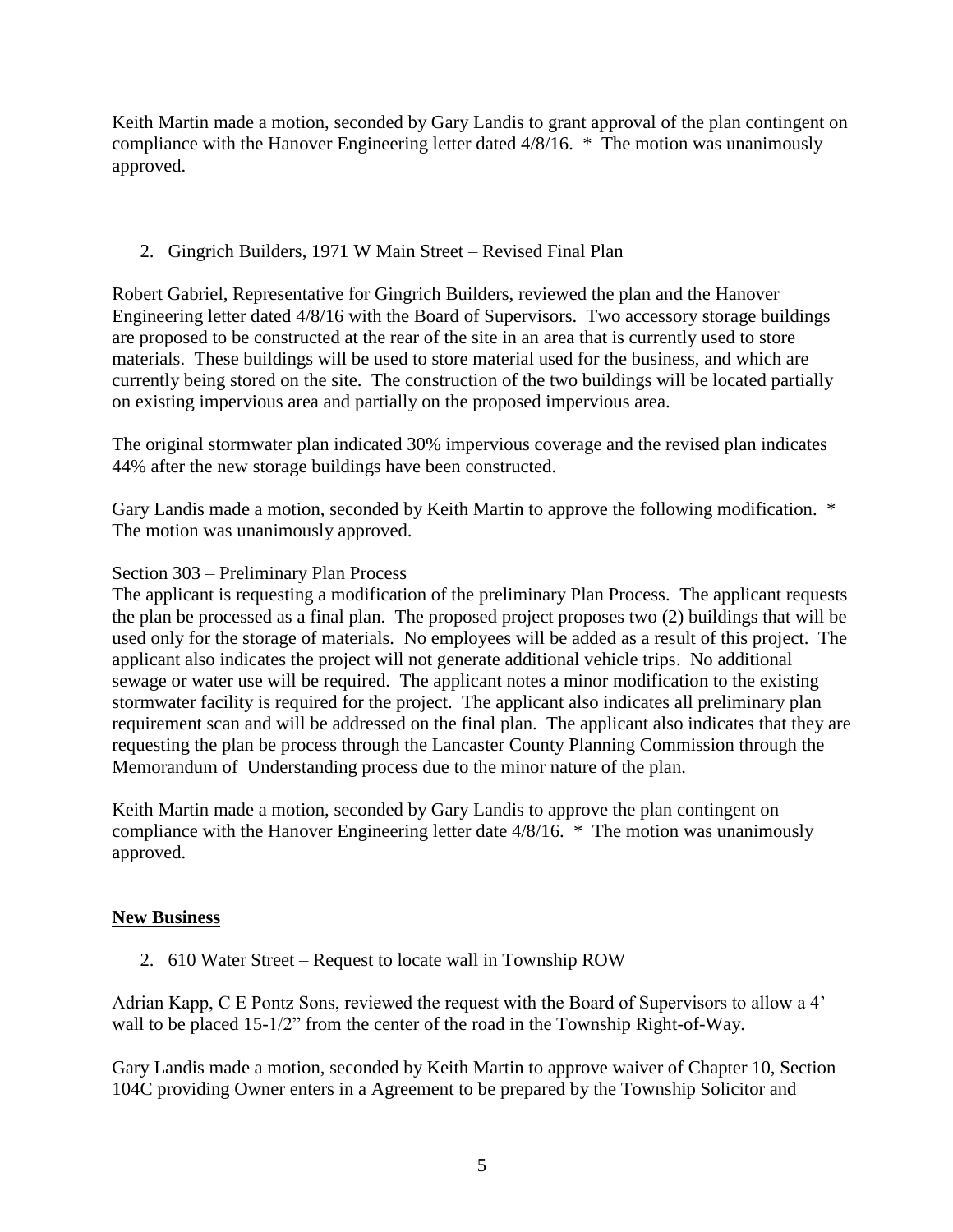recorded in the Lancaster County Recorder of Deeds documenting Owners agreement to maintain area and acknowledgement that any improvements may need to be removed from right-of-way at preference of Township and expense of Owner. It should also include that there should be no plantings in front of the driveway at the road. Owner will pay cost of document preparation and recording. \* The motion was unanimously approved.

# **Old Business**

1. Appoint Zoning Officer

This item was tabled until Executive Session.

# **New Business**

1. Discuss support of House Bill 1683

The Township Manger reviewed the Bill which authorizes local governing bodies to offer income and/or property tax credits for volunteer first responders. The bill has been drafted by the House Veterans Affairs & Emergency Preparedness.

Keith Martin made a motion, seconded by Gary Landis to authorize Jennifer Mejia and Bruce Leisey to draft a Resolution to send in support of the Bill. \* The motion was approved unanimously.

# 3. PSATS 2016 Resolutions – Discussion and Comments

Keith Martin made a motion, seconded by Gary Landis to authorize Bruce Leisey to vote as recommended by PSATS with the exception of 16-25 to vote "no stance". \* The motion was approved unanimously.

4. Approve Employment of Summer Public Works Staff

Keith Martin made a motion, seconded by Gary Landis to authorize the employment of Jeremy Kachel at \$12.00 per hour and Anthony Embiscuso at \$11.00 per hour for Summer Public Works. \* The motion was approved unanimously.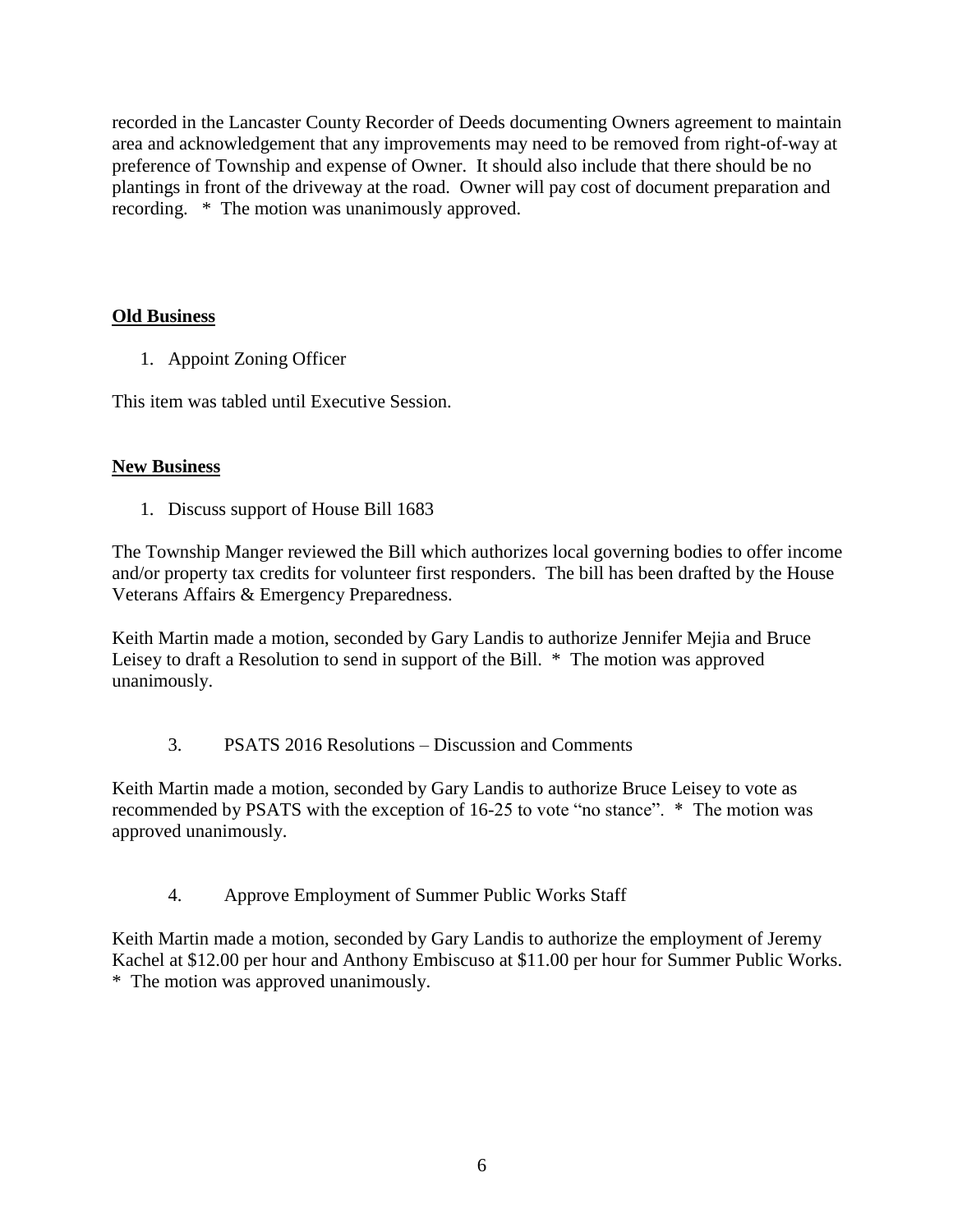5. Discussion on Hopeland Sewer Report

There was discussion on the monthly flow report for the Hopeland Sewer Plan. Gary Landis made a motion, seconded by Keith Martin to authorize Bob Lynn to install flow meters in manholes strategically to determine where the infiltration is occurring. \* The motion was approved unanimously.

### **Executive Session**

Keith Martin made a motion, seconded by Gary Landis to enter into Executive Session at 9:30 PM to discuss Personnel items. \* The motion was approved unanimously.

Keith Martin made a motion, seconded by Gary Landis to exit Executive Session at 10:23 PM. \* The motion was approved unanimously.

Gary Landis made a motion, seconded by Keith Martin to appoint Thomas Zorbaugh of Ash Lane, Lebanon PA as part-time Zoning Officer at \$27.00 per hour. His start date will be determined by staff. \* The motion was approved unanimously.

### **Bills to be Paid**

### General Fund

Keith Martin made a motion, seconded by Gary Landis, to approve the General Fund bills totaling \$111,652.43 for the month of March. \* The motion was approved unanimously.

#### Rec Fund

Keith Martin made a motion, seconded by Gary Landis, to approve the Recreation Fund bills totaling \$6,005.88 for the month of March. \* The motion was approved unanimously.

#### Sewer Fund

Keith Martin made a motion, seconded by Gary Landis, to approve the Sewer Fund bills totaling \$2,681.80 for the month of March. \* The motion was approved unanimously.

### **Reports for the Month**

- 1. Chief of Police / Police Department
- 2. Fire Companies / Ambulance
- 3. DMR
- 4. Planning Commission Minutes
- 5. Engineer's Report
- 6. Manager's Report